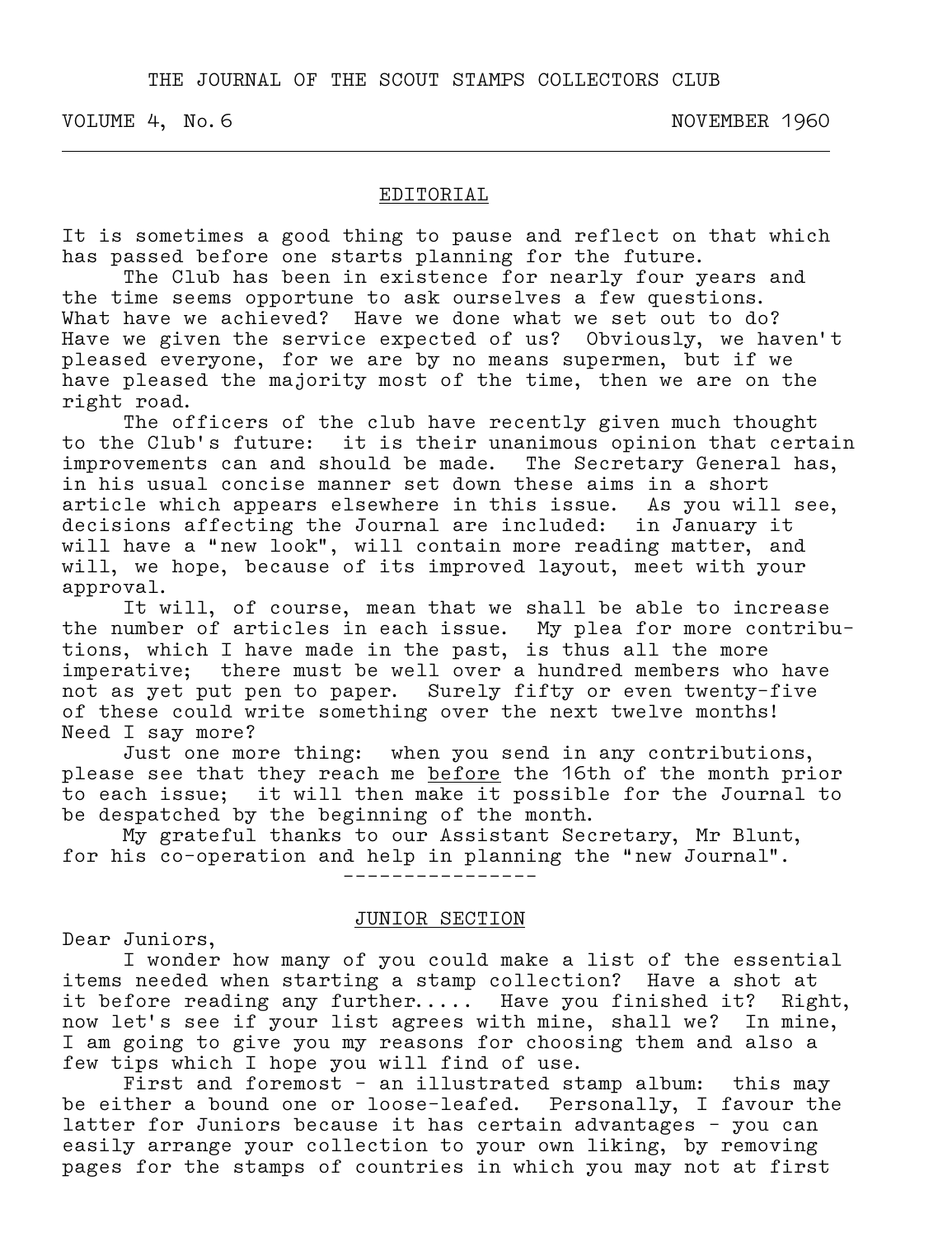be interested; you can add blank pages in their correct place for the countries whose stamps appeal to you and of which you may be able to collect more easily; in a blank–album, to insert pages is not easy and the result often looks untidy: furthermore it is quite easy to remove any pages of the loose–leafed type if you wish to display them at an exhibition.

 Next on my list comes a stamp catalogue. Even the advanced collector or specialist, as he is called, needs to refer, at some time or another, to a catalogue, whether it be a simplified one or a philatelic encyclopaedia. For the junior collector, Gibbon's "Simplified" catalogue is, to my mind, the most useful; it is well illustrated and contains all the young collector needs. I know that not all of you are able to afford to buy one every time it is published – usually every year – and therefore a second– hand copy is better than none at all. If your pocket won't run even to this, then I am sure you could come to some arrangements with a chum who does possess one, to share it. If you belong to a Pack, Troop or Company, why not ask your Scouter or Guider to try to get one for your library? (Adult members of the S.S.C.C. who are in the Movement and who perchance read these notes, please take the hint!!

 Not everyone Will agree with my choice of the next item – a pair of stamp tweezers. You will probably say "Why list these, surely they aren't really necessary?" I think all young collectors should start stamp collecting the right way, and one of the rules of collecting is "Treat your stamps. with care". Fingering stamps with grubby, sticky fingers will certainly not improve them, will it? You will never see a real stamp collector – perhaps we should say a philatelist – finger his stamps when mounting them in his album or examining them; he will always use tweezers. He treats his stamps with care because (a) they cost money, (b) they are fragile pieces of paper and will not withstand a lot of rough handling, and (c) he is (or should be) proud of them. So see if we can remember to treat the stamps in our collection with care – they will last longer for other people, as well as ourselves, to enjoy looking at.

 In the next Journal I shall continue discussing the items on my list; yes, I have several more, so until January, good collect– ing to you all.

 Finally, a word about your competition; one, yes ONE junior sent in answers to the questions listed in the July Journal. Well, well, I'm sure it wasn't all that hard and I can only conclude you are not really interested in competitions, so we won't bother about them in the future. Leong Chee Keng, Member 222, who sent in a correct set of answers, has been sent a set of 1957 Cuban Scout stamps in blocks of four. Good for you, Leong, and we hope they will find a place in your collection. Our thanks are due to our Secretary General, Mr Fears, for presenting the prize.

...............

Reference was made in our last issue to the Pakistan Scout stamp shortly to be issued. It will commemorate the 3rd National Pakistan Jamboree which will be held at Lahore from 24th to 31st December 1960. Member No. 222, Leong Chee Keng, will have a small supply of these stamps available.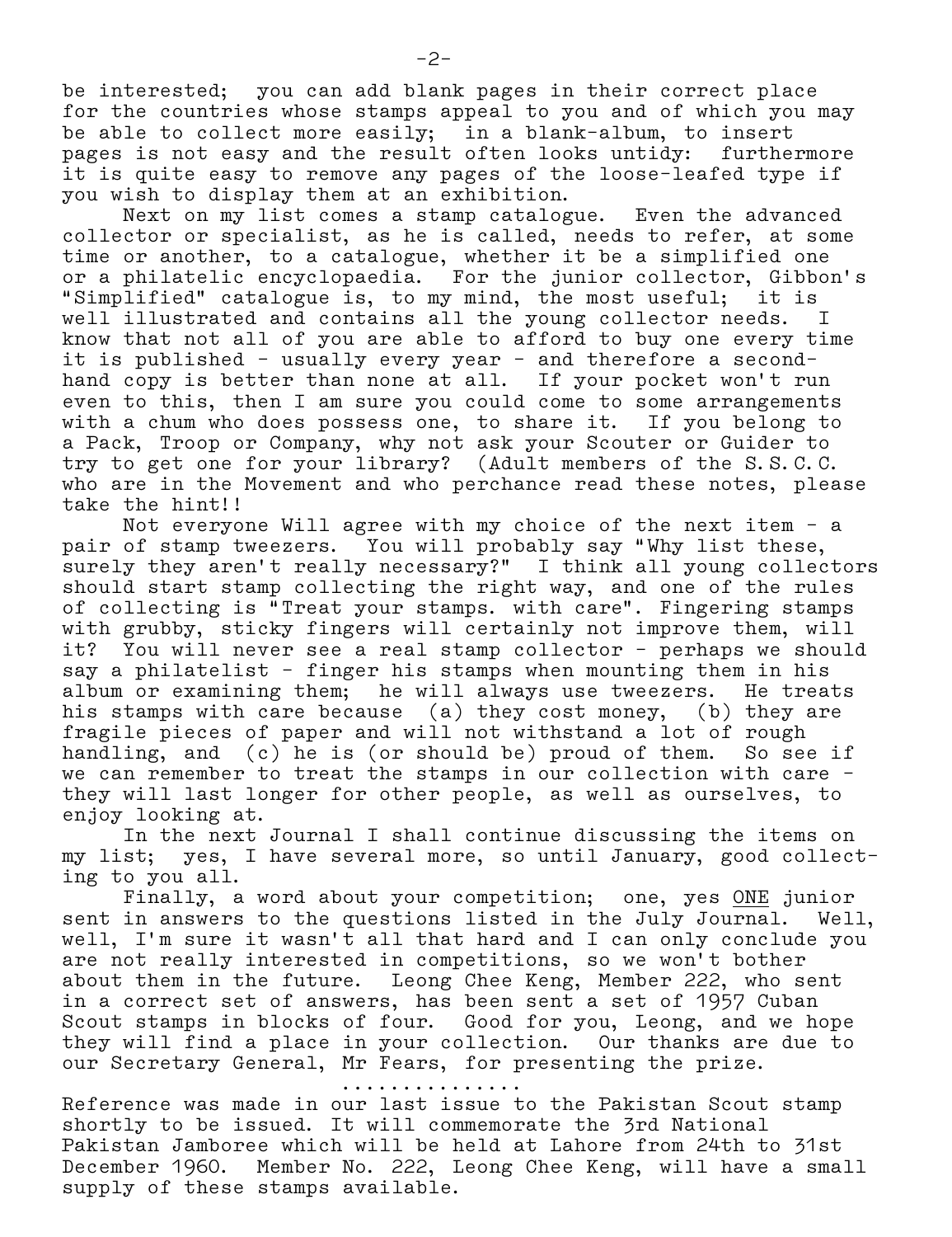THE CADILLAC LOCAL POST ISSUES by James R.D. Yeaw (Member No. 215)

To commemorate the 50th anniversary of the Boy Scouts of America, the Cadillac Local Post of Cape May Peninsula, New Jersey, U.S.A. issued four commemorative postal items.

They are:–

1. Stamp, issued February 8, 1960, in brown. Printed on linen paper in strips of four, ungummed. First Day Covers unknown.

2. Envelope with corner–card of the National Association of Pre–cancel Collectors (NAPC). Imprinted stamp identical in design and color to the stamp of Feb. 8th. Few F.D.C.s known cancelled at Wildwood, N. J. on Feb 8th.

3. Stamp issued July 22 1960 in connection with the opening of the 5th National Jamboree at Colorado Springs, Colorado. Color is yellow and blue. Issued in sheets of four with plate number "1A", gummed. First Day Covers known posted at Rio Gra First Day Covers known posted at Rio Grande, New Jersey on July 22nd.

4. Envelope issued August 15 1960 in connection with the opening day of the N.A.P.C. convention at Wildwood, New Jersey. Government stamped 4 cent envelope with N.A.P.C. corner–card and im– printed Cadi–post stamp identical indesign to stamp of Feb 8th, but in green.

 One of the modern local posts is known as the Cadillac Post as the route is actually run by Cadillac Motor Cars and is be– lieved to be the only route so operated.

 Several years ago (1953) the route was inaugurated in a small post office in Salem County, N.J. This was Daretown where the operator had post office box 33 and it was continued until the Daretown post office closed on April 30 1954. At the time another route was being set up in Cape May County to the south. This route started at Wildwood, travelled to Rio Grande, thence to Green Creek and via Villas on the return to Wildwood. U.S. Post Office Department carrier operations finally ended Wildwood and Villas operations. With only Rio Grande and Green Creek on the route, extensions were made to Goshen, South Dennis and Whites– boro. In 1958 another extension was made to Dennisville.

 The regular issue now in use is of a 10 cent denomination picturing George Washington. Besides the Scout commemoratives, a commemorative has just been issued to honor the 100th anniversary of the Pony Express. Obsolete issues, some of which are still available, were issued for all towns the Cadi–post served. Write Glenn W.Dye, Cadillac–Post, Wildwood, N.J. for list of issues available.

 Still available at 40 cents per mint sheet is the issue of July 22nd. Also first day covers of this same issue, attractive cachet, U.S. 4¢ commemorative stamp and Cadi–post issue of July 22nd cancelled on first day at Rio Grande, N.J. These are copies selected for condition. F.D.C. is 25¢ each. Package of 2 mint sheets and 2 FDCs for \$1.00. Write: James R.D.Yeaw, Cadillac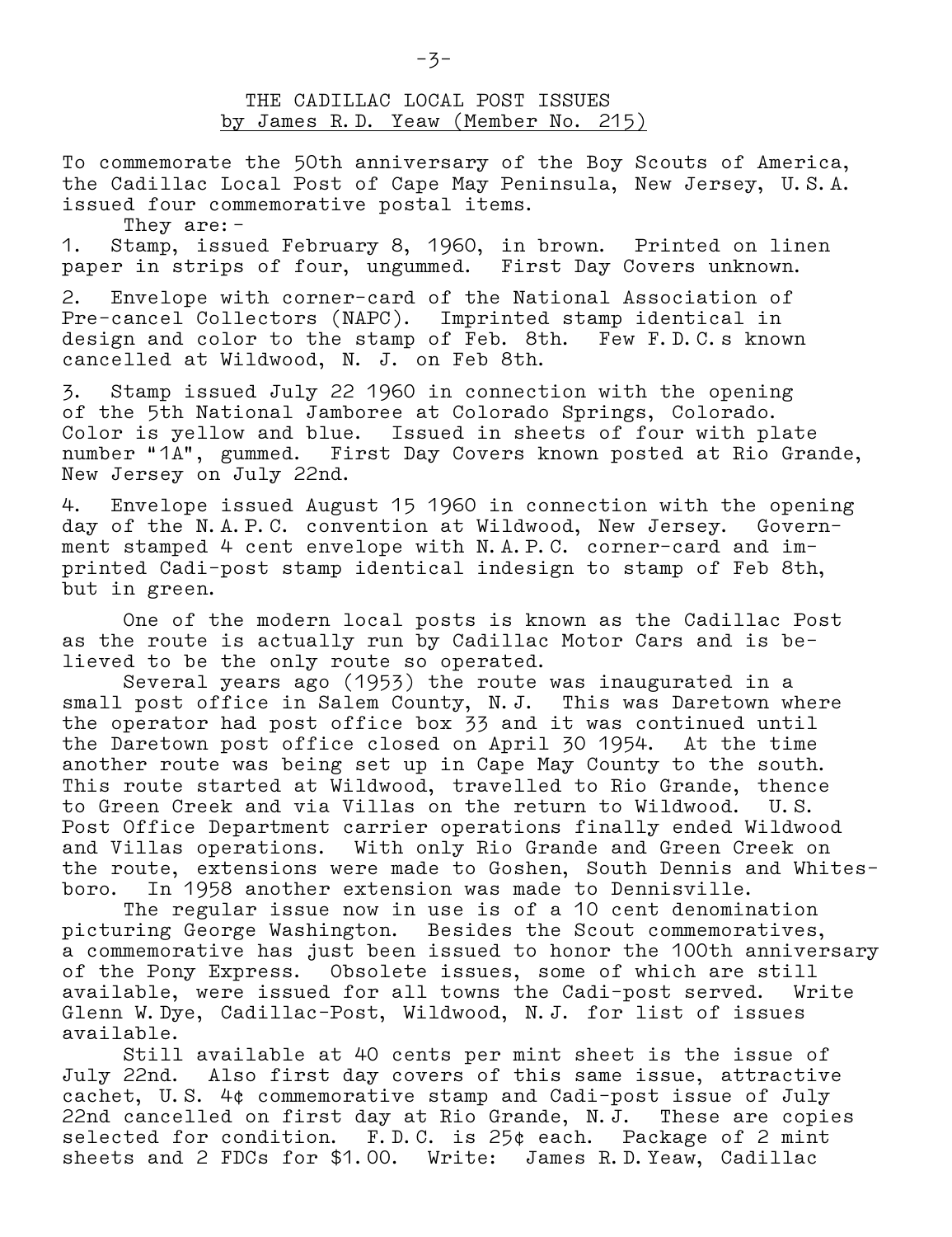––––––––––––

(This is the kind of stamp news we appreciate receiving, because it gives the story behind this local stamp issue. Many thanks, James for the information. Please note that copies etc. may be obtained from him. Editor)

# INVESTMENT GUIDE

by Howard L.Fears

1960 has proved to be a far more interesting year than might have been imagined: 2 or 3 issues were anticipated, but we look like having a dozen by the end of December. I have before now said that the time to buy is when an issue first appears. Even the commoner stamps, like Canada, U.S.A. and Australia, don't go down in value, whilst the scarcer issues soon appreciate. The Greek set, especially on cover, is a must, in the same category as Iran and Tunisia. And don't forget Pakistan and Brazil – get 'em now.

 But it is in the sphere of Scout and Guide cancels that the greatest attention must be paid. In the last issue I wrote about the Indaba in Holland, but at least from personal contact I can assure you that in 5 years anyone with a good Indaba collection will have useful material. The total number of covers sent all over the world might be numbered in thousands – but I should doubt if 10,000 were sent during the entire camp. But how about the really scarce items? Have you got a cover with the special registration label? Only 182 were used during the Indaba, and I reckon that I know how many of them went outside Holland. There was a small supply of mail awaiting delivery to the participants when the Gathering started, and I know that only 4 of these covers were stamped with the mobile P.O. cancel, because I collected them myself. And if you want proof, they were insufficiently pre– paid, which meant that Postage Dues were applied – and cancelled with the Indaba handstamp. Where are they now? If you ask Wim Six he might tell you about 2 of them and I admit – unashamedly – that the other two are in my collection.

 I'm sorry for the digression, but I want to prove a point. It is simply that at the Indaba I met collectors of Scout stamps and covers who didn't even bother to send the special covers available, and hadn't even enquired about the registration labels until the camp was almost over. And to remind you that, even so, only 182 such labels were used. I'm not selling, but even if I were I don't think I should want to charge more than about  $5/-$  or 6/– for a registered cover at this stage – but what about the price in a few years?

 There are lots of other events held during the year when similar situations may occur, (and where there may not be so many Stamp collectors present!) I like the special cancel for the Estonian Scouts and Guides camping in Sweden, and another cancel used for the International Scout Conference in West Germany. Now I want to leave just one thought. Make up your mind what you want and try and get it as soon as available – if you don't succeed in a short time, you'll have to pay – or go without!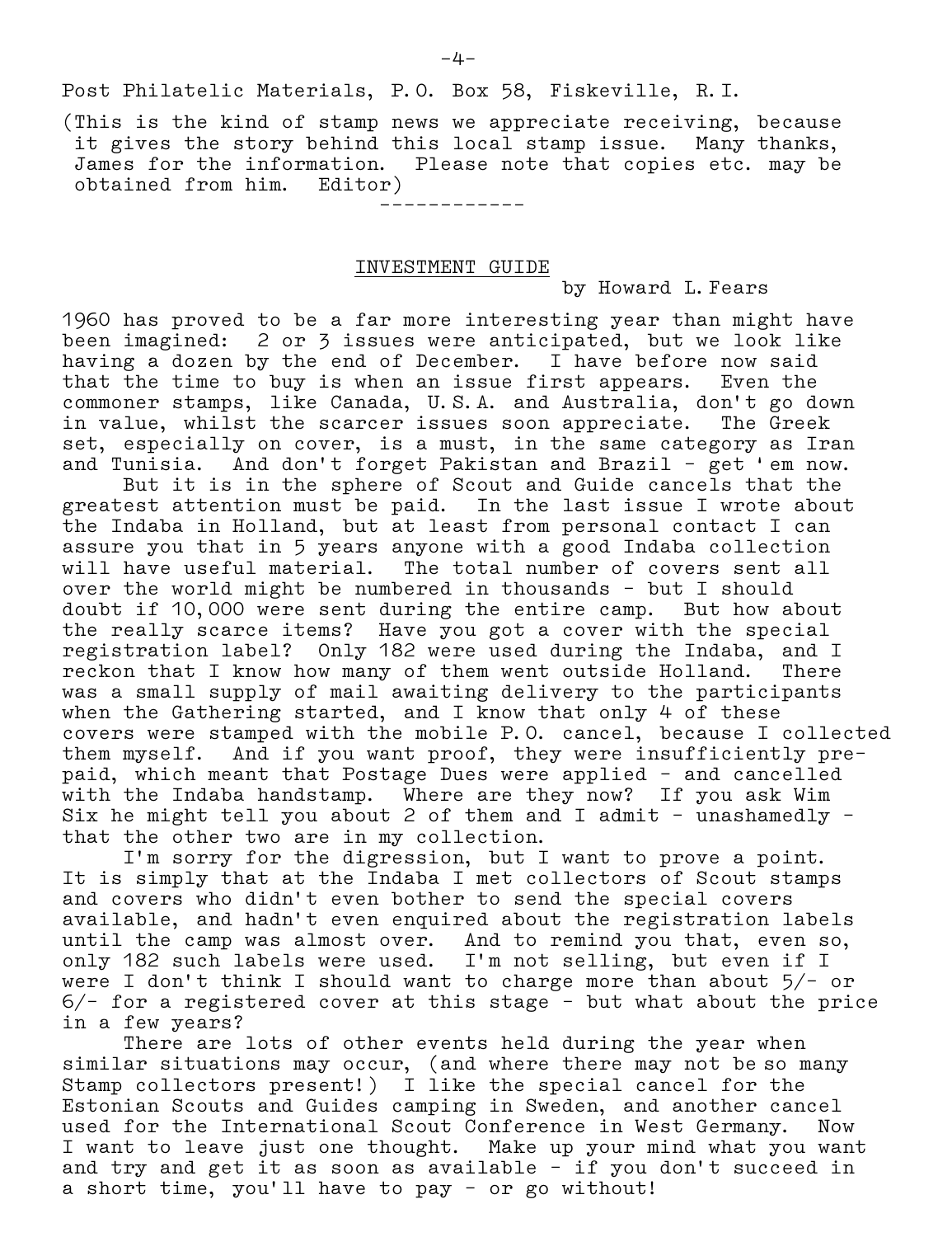#### SALES BUREAU

Orders for following items, plus post, direct to Mr. FEARS:–

#### 1. 1957 JAMBOREE BOOKLET

 The British Postmark Society have sent me their last 5 copies of the second printing of this excellent booklet containing many pages of details and illustrations about the postal arrangements for the Sutton Coldfield Jamboree. Our previous supply of more than 40 copies quickly sold out; if you want a copy now, send 2/6d plus post, quickly.

2. U.S. 1957 JAMBOREE Cacheted F.D. covers with camp postmark, 3/6d.

## 3. U.S. 1960 JAMBOREE

 Rare cacheted covers of S.S.C.C. meeting at Colorado Springs Jamboree, including Scout stamp and camp cancel and the Club's own badge design. Bargain at 1/9d.

#### 4. CANADA 1960 GUIDE STAMP

 A variety of First Day cover with different cachets have arrived (about 5 different varieties). Rather expensive but good .... 2/6d. each.

### SALES BUREAU: LATE ADDITIONS

As the result of the generous actions of Club Members I am able to offer single copies of the following items (of course, first come first served). Apply direct to Mr FEARS:–

|  | 1951 Austrian Scout stamp (Mint)  1/6d.                     |  |  |  |  |  |
|--|-------------------------------------------------------------|--|--|--|--|--|
|  | (Used on piece with Jamboree cancel)                        |  |  |  |  |  |
|  | $\ldots$ 2/6d.                                              |  |  |  |  |  |
|  | (Cancel on cover - not Jamboree)  2/6d.                     |  |  |  |  |  |
|  | 1960 U.S.A. Scout stamp on Ranachqua postcard  2/-d.        |  |  |  |  |  |
|  | 1959 U.S.A. cacheted Scout covers viz Cranberry Jamborette, |  |  |  |  |  |
|  | S.O.S.S. meeting, Daniel Boone Jamborette $2/-d$ .          |  |  |  |  |  |
|  | 1948 Philippine Scout pair imperf. (Mint)  9d.              |  |  |  |  |  |
|  | 1937 Holland Scout value $12\frac{1}{2}$ (Used)  6d.        |  |  |  |  |  |
|  |                                                             |  |  |  |  |  |

## BROWSING AT THE INTERNATIONAL EXHIBITION Contributed by D.C.D.Potter (Member No.60)

I was lucky enough to visit the recent London Stamp Exhibition at the Festival Hall twice and the first time was on the opening day. I concentrated on the dealers stands, especially the ones offering a large number of covers at reasonable prices, on the first day. I picked up a great number of covers on this visit that add to the different specialities I have as sidelines. Included were a number of Scout interest covers, and here is a list of them to show what can be done when you browse through the cover boxes. The first which was the most expensive at 3/6, was a cacheted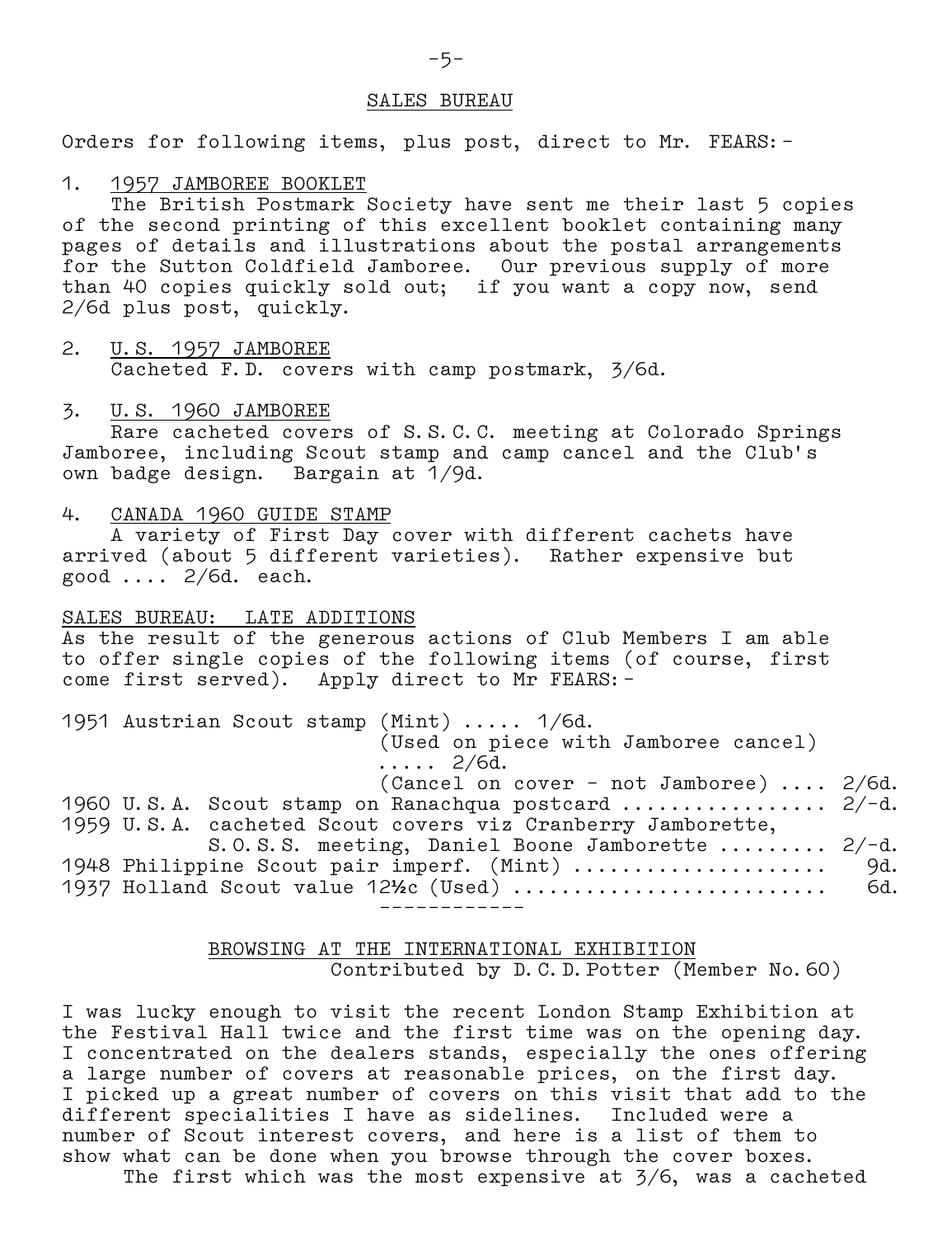first day cover of the Australia 1948 Jamboree stamp, addressed to the Melbourne Stamp Shop, by their own rubber stamp. The postmark was the WONGA PARK VIC AUST cancellation handstamp.

 For 6d a general cacheted cover with the 27 DE 55 Pan Pacific Jamboree Clifford Park Vic Aust circular postmark featuring the Boy Scout with staff.

 Another 6d for a similar cover, but this time with the hexagonal Jamboree postmark.

Another 6d for a Sutton Coldfield FDC cacheted with 2**½**d.

 Another 6d got a Pakistan machine cancellation cover: Karachi Boy Scouts Camporee, featuring in the slogan section a Pakistan Scout badge, and a tent.

 A FDC of the Pakistan set cacheted, and Philatelic Bureau was 2/–, and a second day cover of the 6p cancelled with a temporary P.O. postmark DA–173, used at Chittagong was 6d.

 Nothing rare or exciting, but all new and nice items for my collection. Probably not the cheapest either, but the fun of the chase was a reward in itself. Good Scouting and happy hunting.

(My thanks to our member for these notes; it shows what can be done when one takes the time and trouble to search for interesting material, doesn't it? Editor)

–––––––––––––

## COMMENTS

From the Secretary–General

In recent months many decisions have been taken regarding the Club, and coupled with existing arrangements, we trust that you will agree than our organisation is really "in touch with the times". I would, however, ask you to read through all the following items carefully – they are not necessarily placed in order of importance.

Committee. We are pleased to report the extension of the Committee by the addition of E.EDMONDSON of Toronto; he is responsible for furthering the Club in Canada. We give a hearty welcome to him and also to W.T.HOLTON of 96 Midland Road, Luton, Beds. Tom Holton will act as Committee representative for an area in a radius of approximately 25 miles from Luton, and members in that area are asked to contact Tom with a view to arranging a local meeting. We also anticipate welcoming S.K.HUNTER of Glasgow as our Scottish representative when membership in Scotland reaches ten.

Journals by Air. So that our more distant members can receive their Journals quickly we are pleased to announce that we have arranged for their despatch by air–mail for those members interested. Naturally the postage is higher, and we have to charge an extra  $5/$ per year for Commonwealth members and a dollar a year for those in the U.S.A. If you wish to take advantage of this, please advise Mr BLUNT.

The Journal. A great deal of thought has taken place regarding the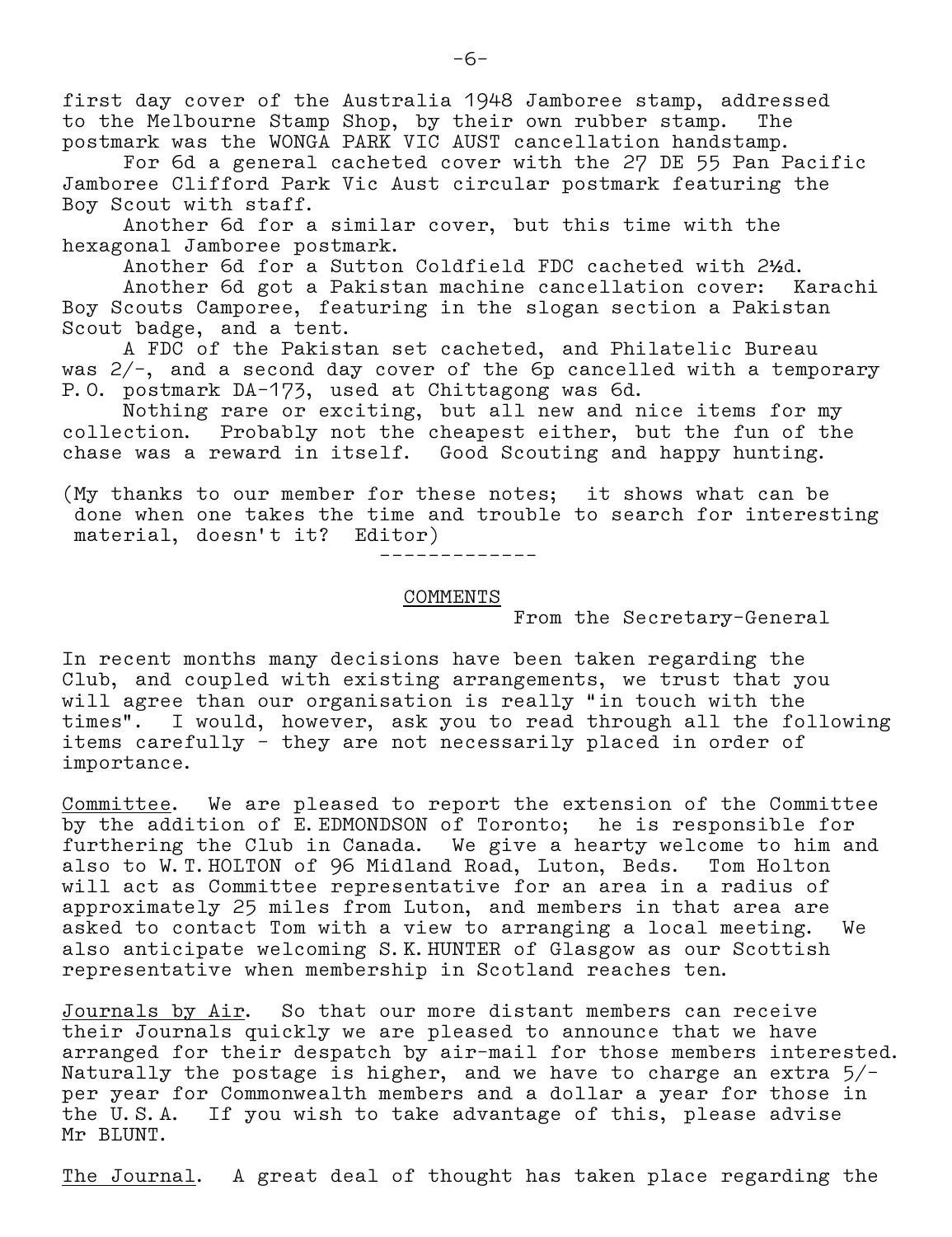Journal, and we hope to produce the "New Look" Journal starting in Jan. 1961. A new lay–out, a printed stiff cover and a different size – we think you will like it. The Journal will cost us more to produce, but we will try and balance the books!

Membership Cards. These are being prepared and will be issued in due course to all members. It may take some months for them all to be despatched, so don't be impatient.

Insurance of Stamp Collections. Arrangements have now been made for U.K. collectors, who can have All Risks cover on their collect– ions for only 5/– for every £100 insured. If you would like details, just drop me a line.

Club Competition. This subject has been given a lot of thought and views differ greatly. At this stage, only two comments:–

- 1) Do you agree and
- 2) If so, would you be willing to join a Committee to consider the subject?

Please let me have your views in writing.

Publicity. Several articles have been accepted from the publicity angle for publication in various magazines. If you know of any journal anywhere in the world which might accept an article on Scout stamps, please let me have a note of the name and address of the editor.

Indaba Photos. Tom HOLTON wishes to remind members at the Indaba that he still has photos available showing the S.O.S.S./S.S.C.C. meeting, the postal arrangements, etc. The sales benefit. the Club, so if interested, please write direct to him pronto.

Photographic Fans. Member Alfred CETTIE of 3829 Woodlawn Avenue, Seattle 3, Washington, U.S.A. enquires whether any members who are photography fans, especially in 35mm Colour slides, would like to exchange slides dealing with Scouting, Scout philately, etc. If interested, write direct to him.

Approval Service. As many of you know already, the Permanent List has a very great value, but sometimes you might like occasional extra covers for "swopping", or there might be material not sufficient for general distribution. In addition, from time to time special covers are secured, such as with unusual features, or different cachets. As from the beginning of November I hope to organise an Approval service for members. If you wish to be added to this list, just let me know. Even if you may have told me in the past of your interest in this service, please confirm it in writing again from now. I will also try and supply overseas members. One point - you will have to pay return postage, even if nothing is retained. Over to YOU.

Priced Check List. The revised list (thanks to Mr RHODES) should be available in January 1961.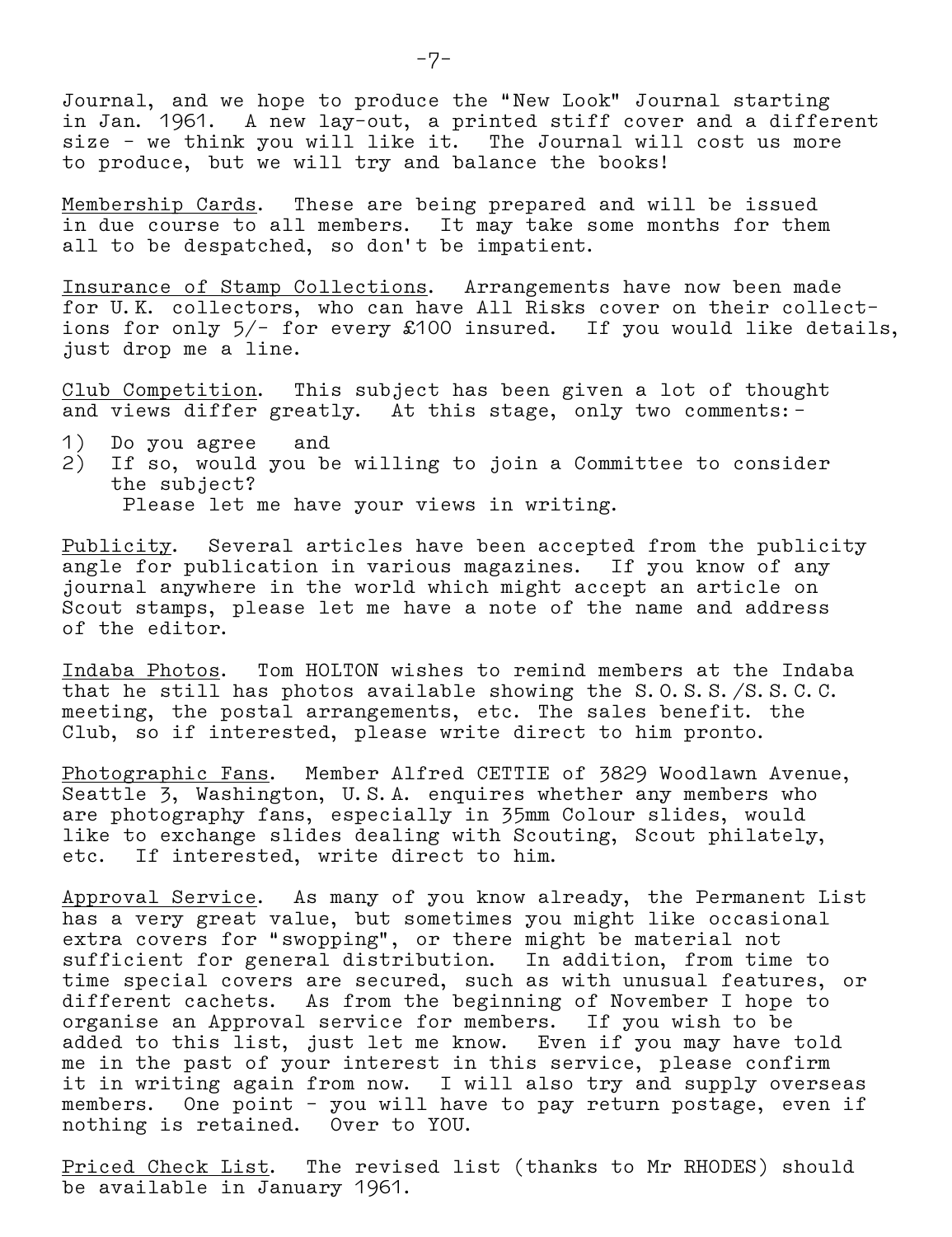Democracy. The present Committee appreciate that the principal officers have remained in their present posts for close on 4 years. We are a democratic Club, and all officers have signified their willingness to stand down or submit their names for re–election if members think it about time we had a change. Briefly, the officers can be divided into two categories – the Central Committee, and the Regional leaders. The Central Committee includes the Journal editor, the Club Secretary and myself.

 Now this is the position and, please, we want no false heroics. Will you write to me if you would like an election held – and, if so, please say whether you want the Central Committee and/or the Regional leaders elected. I emphasise – this aims to be a democrat– ic body, and if a fair number of members really want an election, we will willingly organise it. But if you don't want it, don't be surprised if we don't ask you again for several years – frequent alterations are difficult in a Club like ours. ––––––––––––

> AN INTERESTING VARIETY OF THE MAFEKING STAMP, <u>SCOTT, No. 180 (S.G.No. 21/22)</u> (Contributed by Jay Rogers, Member 109)

I recently purchased at auction a copy of Scott No.180 with a white line running through it. Keeping in mind that these stamps were printed from glass photographic plates, it was apparent that the plate must have been cracked before printing was discontinued. In an attempt to find out the complete story on the cracked plate variety, I corresponded with Mr. Walter Grob of Switzerland who has an outstanding collection of these Mafeking stamps and is an authority on them. In a very detailed reply, he thoroughly explained the variety.

 It is believed that from ten to twenty sheets of twelve stamps each were printed from the plate after it had cracked: only five of the twelve stamps bear a trace of this horizontal crack. Thus the original quantity of this variety was between fifty and one hundred pieces.

 Over the years Mr Grob has been ably to collect all five stamps and has thus been able to reconstruct the entire crack and properly plate each piece. The sketch shows which stamps on the sheet bear the crack. As it appears in different positions on each of the five stamps it is quite simple to plate correctly such a variety, if you are fortunate to possess one.

 In an attempt to determine how many sheets were printed, or, at least ascertain the rarity of the variety, I would appreciate hearing from members who possess them.

 (If members who are interested will turn to my short article in the very first issue of our Journal, they will see the reason for this variety, and, should they wish for more information, I suggest they refer to the very comprehensive serial which appeared in the 'South African Philatelist' in 1945, written by Dr. K. Freund. Editor)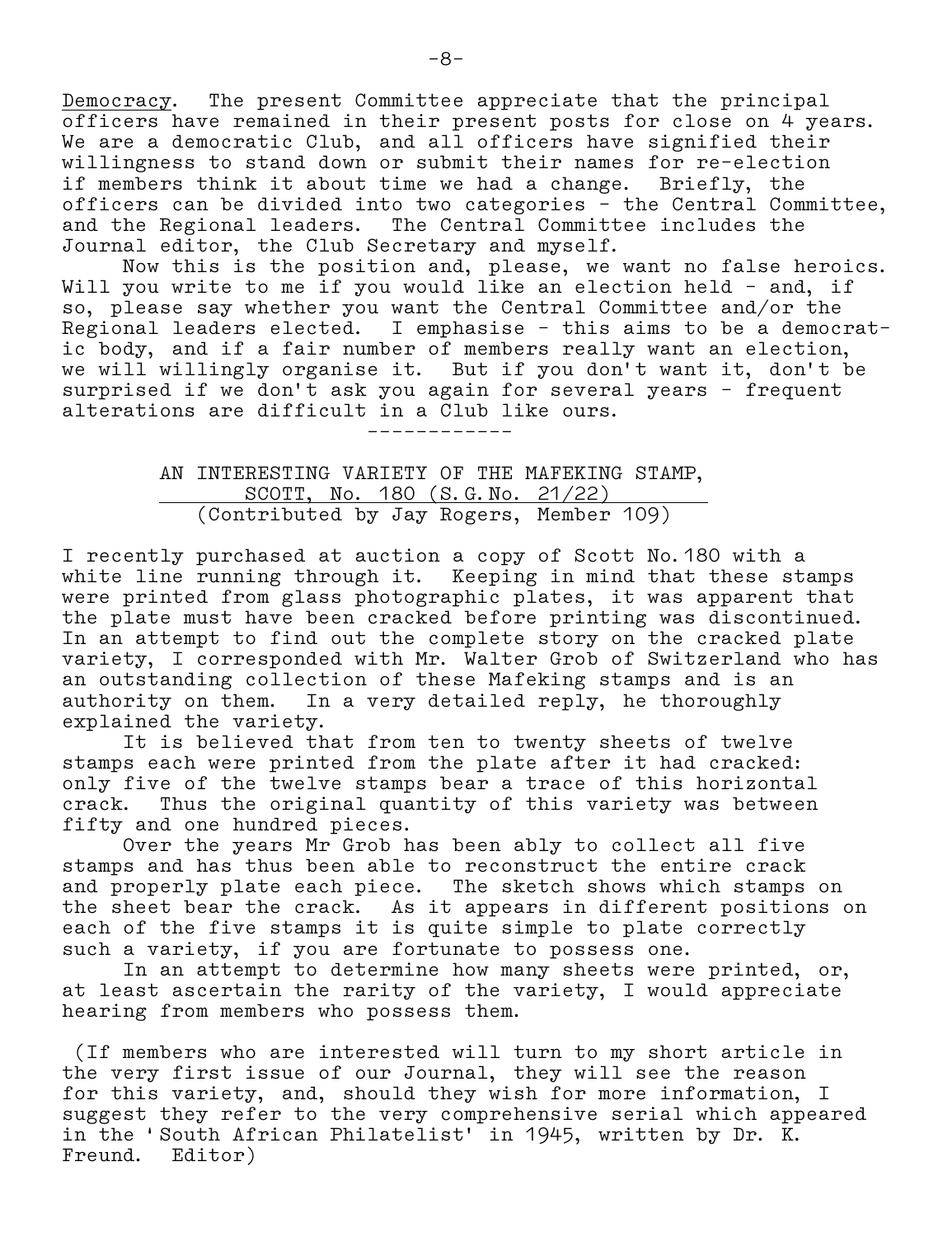

 THE HIDDEN STORY (Contributed by Len Bowen)

The article on page 8 of the July Journal plus the interesting idea behind it prompts me to tell you about an item which I call "my sixpenny cover".

 In addition to my Scout collection, I have one of postmarks (T.P.O.s, Paquebots, Used Abroad, etc) and on one occasion whilst idly rummaging through a box of covers in a stamp dealer's booth at an exhibition about five years ago for any interesting postmarks, I came across an ordinary correspondence cover from Holland to an address in England; besides bearing a.1938 date, it had a large T (tax) mark on the front and a 3d English postage due stamp: the cover was priced at sixpence.

 I was not interested in tax marks or postage due stamps and was about to pass on to the next item when I noticed that one of the five Dutch stamps making up the postage was the 1**½** ct. Scout badge stamp of 1937. I was still not impressed with the cover as this stamp used was only worth 1d and, additionally, some silly fool had been doodling on the cover with what looked like an indelible pencil and had drawn around the Scout stamp this design –

After I had finished going through the box my purchases totalled up to 9/6d and so just to make it up to "a round 10 bob" I went back over the items again and dug out this sixpenny cover, thinking at least it might make a swop of some sort for my Scout collection. Thus, into the swops box it went and stayed there for between three and four years.

 Those of you who know me personally know that I am a member of the Romford Stamp Club. One evening there, when the guest speaker was displaying his collection, a number of sheets were passed round: these included combination covers, of the type of South African Provincials before the first World War, or such similar item, when, lo and behold, there was that funny little doodle around a stamp on a cover, right in front of me. From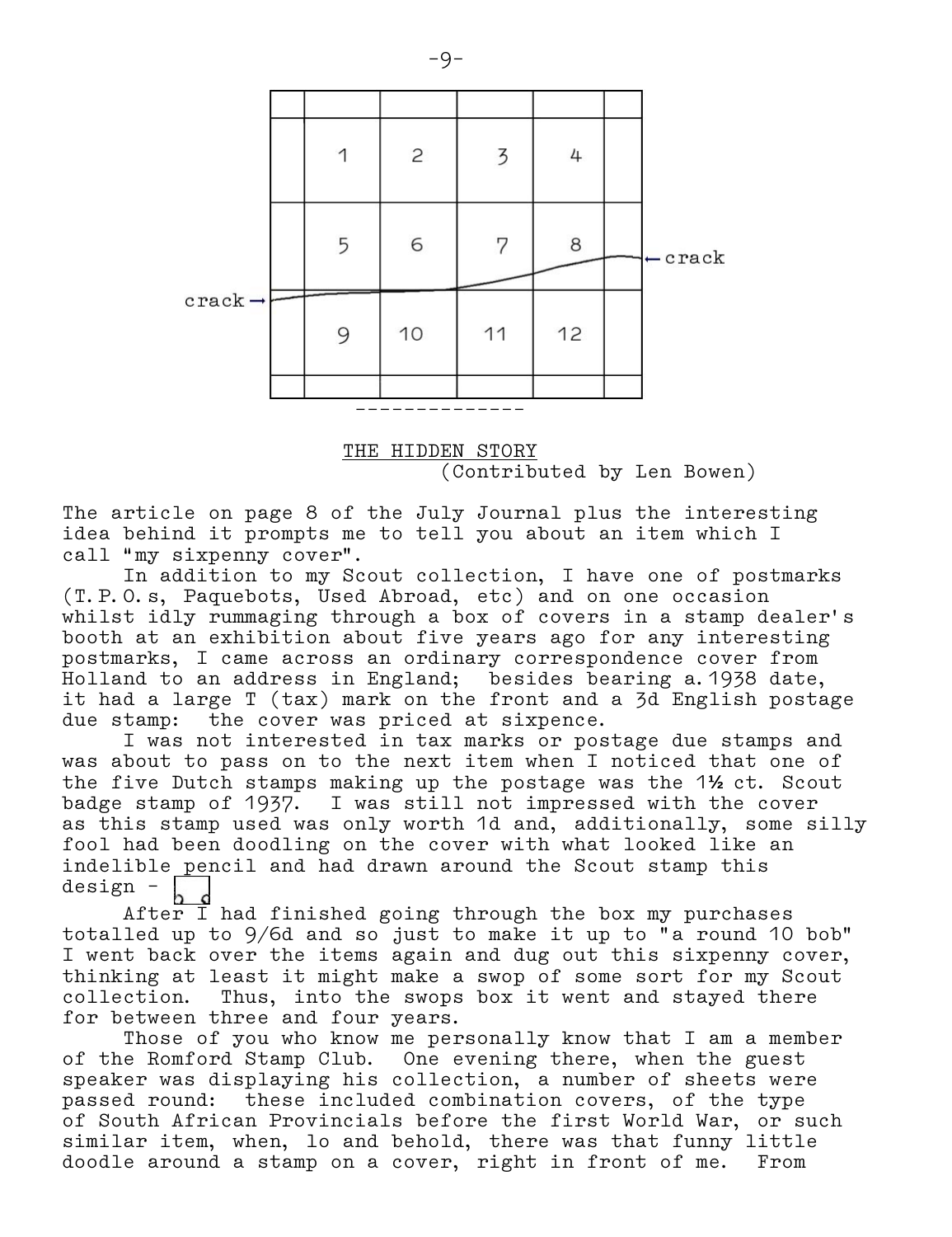then on, I was really intrigued.

 Eventually the last sheet of the display was passed round and the speaker closed his discussion with "if any members have any questions relative to the items passed round, I'll be only too pleased to explain as best I can". So up pops Len Bowen for the explanation, if any, of the peculiar "doodle".

 The answer was prompt and authoritative – that doodle was an internationally recognised method of postal authorities for segregating a stamp not valid for postage in the country of posting, by reason of demonetisation, invalid by decree, an obsolete issue by date or some similar reason!

 On the bus journey home from the meeting I sat and racked my brains over my "sixpenny cover". It was now obvious that, by reason of the 'T' and G.B. postage due stamp, the 1**½** ct. Scout stamp had been segregated by the Dutch postal authorities. But why? I had seen numerous Dutch commercial and ordinary correspond– ence envelopes in pre–war days bearing the Jamboree Scout stamp and had also seen quite a few in recent years, but I had never noticed anything untoward as regard their postal transit.

 I had not solved the puzzle by the time I had reached home and, so intrigued was I, that in spite of the late hour, out came my swops box and out came the cover! For some time I sat and stared at it – now why was that 1**½** ct stamp segregated? Maybe there were some secret marks on the stamp somewhere, so out came the magnifying glass..... what is that imperceptibly tiny wording on the bottom? Something about 31st December 1937? I don't understand the Dutch language but daylight was beginning to dawn! As the circular postmark on the envelope had landed on another stamp it was not so apparent, but the magnifying glass again gave the answer – the envelope was posted in April 1938, and the Jam– boree stamps were invalidated for postage as from 31st December 1937 – hence that "silly little doodle" around the Scout stamp! I still regard the value of the cover as being in the price

range of sixpence, but it has now been elevated from the depth of the swops box to the exalted ranks of my album pages – my intriguing sixpenny cover!

(Thanks a lot, Len, for this story. The motto seams to be – Never despise a cover bearing a mark about which you know nothing; it is bound to have been put there for a reason. It's up to you to find out why! Editor)

–––––––––––––

 FROM A FINE COLLECTION (Contributed by Howard L.Fears)

It is always a thrill to look at someone else's carefully collected Scout stamps and postmarks, especially when the collection includes rare and unusual items. As I write the notes which follow I am looking at the collection of my good friend WIM SIX, and I am sure you will all be interested in the description of material some of which, without doubt, is unique. Like myself, he mounts his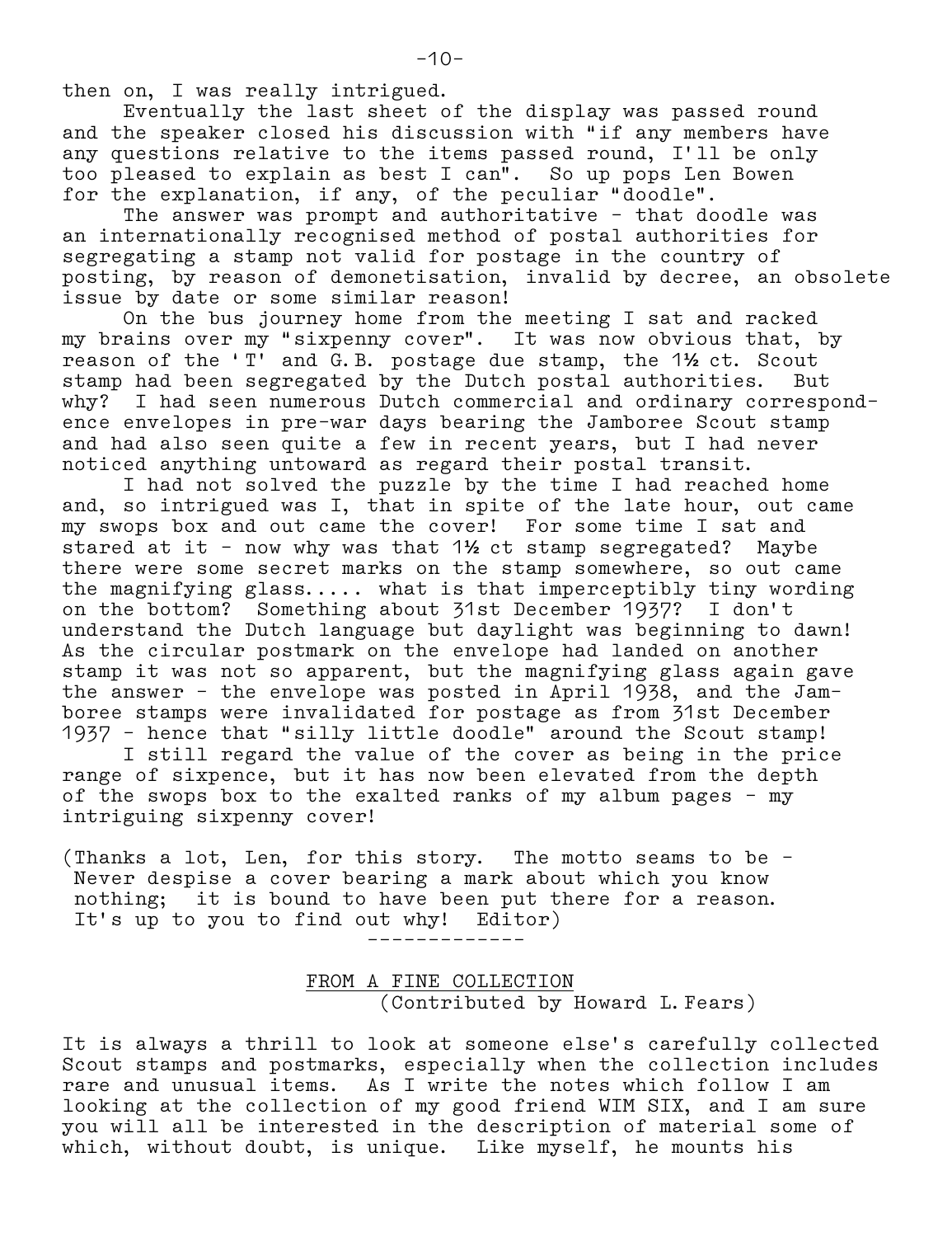collection in date order, hence the chronological basis of my remarks:–

a) 1913. Netherlands. Hand cancel applied to covers sent from the first International Scout Camp in the world, held at IJMUIDEN from 24th to 31st July 1913. The postmark reads - "Ijmuiden" but on the cover there is another cancel in deep grey reading "Pad– vinders Kamp" in block capitals. There were 1,500 Scouts in the camp including boys from England, Belgium, Germany and Holland.

b) 1925. Hungary. Special machine cancel including the Scout badge and the words "I. CSERKÉSZ. KERULEII VERSENY. 1925". It was used on the occasion of the first big Scout camp at UJPEST, near BUDAPEST, from September 4th to 8th 1925.

c) 1926 Hungary. Special postmark used from July 9th to 15th for a big Scout rally at "MOUNT DU TILLEUL", again near UJPEST. 7,500 Hungarian Scouts plus more than 500 from 14 other countries. It seems that two special machine cancels exist: both show the place and date in a circular mark, but in addition, the first one shows a Scout in uniform running from left to right, carrying a stave and what appears to be a letter in his left hand: The other variety again shows a Scout in uniform blowing a bugle, standing near a pitched bell tent.

d) 1931. Czechoslovakia. Slogan cancel and postmark in connection with the Slovakia Jamboree at Prague from June 28th to July 4th 1931. Firstly the slogan (advance) mark dated 22–VI–31: this shows a Prague circular machine cancel; on one side of it is a Scout in uniform holding an unfurled flag complete with Scout badge. Near this is written "SLOVANSKÉ JAMBOREE PRAHA 28.VI – 4.VII 1931". Also in the same cancel is a written inscription with a Czech Scout badge in the left hand corner: "TÁBORY SLOVANSKÝCH SKAUTÛ (SLOVANSKÉ JAMBOREE) PRAHA 28.VI – 4.VII.1931. The actual camp cancel is a simple circular one reading – "PRAHA SLOVANSKÉ SKAUTSKÉ TÁBORY 1931." There is also a separate label.

e) 1932 Netherlands. I expect you know already the publicity cancel for the "Nationaal Padvinderskamp" at WASSENAAR. This is scarce, but even scarcer is the actual camp mark (in violet?) simply reading in circular form "NAT PADVINDERSKAMP WASSENAAR. 'S–GRAVENHAGE".

f) 1934. Czechoslovakia. I cannot give you a translation, but it seems that there was a Jamboree of Esperanto–speaking Scouts. The special circular mark reads: "BANSKÁ BYSTRICA XII. SVETOVY TABOR SKAUTSKEJ ESPERANTSKEJ LIGY. XII TUTMONDA TENDARO DE SKOLTA ESPERANTISTA LIGO".

g) 1935. Poland. Circular cancel from Polish Scouts Jubilee camp at SPALA from 11th to 25th July. Wording on mark: "JUBILEUSZOWY SLOT HARCERSTWA POLSKIEGO.

h) 1936. Czechoslovakia. Two examples of circular cancel, one in grey, the other in green, reading "PRAHA 14. ZEMSKÝ SKAUTSKÝ SJEZD". In the centre is the date.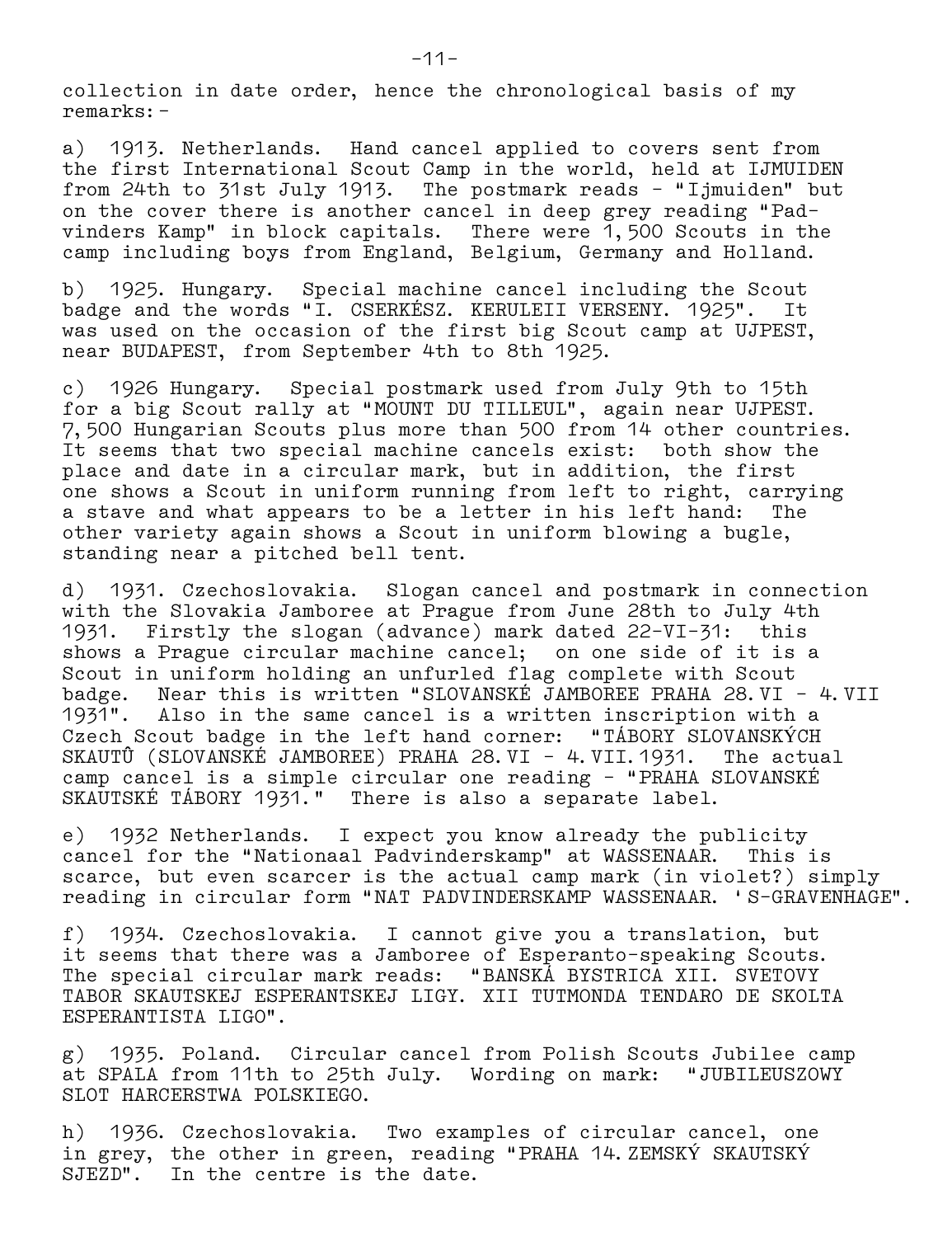i) 1936. Denmark. Oval handstamp cachet–cancel from Girl Guide Jubilee camp, in purple reading: "DET DANSKE PIGESPEJDERKORPS BRAHE–TROLLESBORG". In the centre are the words "JUBILAEUMSLEJREN 1936"

j) 1936. Norway. Scouts Jubilee camp at JELØY. Cancel (and also the special registration label) reads: SPEIDERNES JUBILEUMSLEIR JELØY".

k) 1936. Roumania. You must know the set of three Scout stamps issued in connection with the 4th Roumanian National Jamboree at Brasov, from August 3rd to 29th. How about the cancel? It reads; "IV A JAMBOREE A CERCE...OR ROMANIEI of POIANA BRAVOS. 1936". Sorry about the gap – it's about three letters long, but I cannot read it where the mark comes on the dark 3 Lei stamp.

l) 1936. China. I cannot attempt to write the Chinese characters of the special cancel, but at least I can tell you that the translation of it reads: "Second National Jamboree of the Chinese Scouts. Nanking. 25 Oct. 1936–10 hours". The mark includes a small Scout badge.

m) 1938. France. Not quite so rare, but a reminder of the special cancel used in connection with "Plein Jeu". The circular mark reads: "PLEIN JEU ECLAIREURS DE FRANCE.PARIS" and the date, 26.6.38.

n) 1941. Philippines. The cover in Wim's collection has quite a background: it was sent from Holland (under German occupation) by air to the Philippines; it was opened by the German censors and resealed with the German Eagle stamp. But the cover has been back–stamped at Manila (Philippine Islands) and shows the machine stamp wording – "BOY SCOUT ANNIVERSARY PERIOD OCTOBER 31 – NOVEMBER 15". The date on the mark is Nov. 10th 1941.

 Please remember that I am compiling these notes on my brief holiday in Holland; from now on the details will simply show (unless otherwise mentioned) the wording on the cancel, plus the date.

|  | 1945. Czechoslovakia. "KLATOSY SKAUTSKB SLAVNOSTI 9. IX. 45."      |
|--|--------------------------------------------------------------------|
|  | 1948. Finland. "SUURLEIRI VIERUMAKI 23.7.48". (The first Nation    |
|  | Scout camp after the war at Vierumaki starting                     |
|  | July 17th).                                                        |
|  | 1948. Luxembourg. "LETZEBURGER SCOUTEN JAMBOREE BONNEVOIE 1-8-48". |
|  | There is also a registered label reading "BONNEVOIE                |
|  | JAMBOREE No"                                                       |
|  | 1949. France. "CONGRES ECLAIREURS DE FRANCE VANVES 4-8-49".        |
|  | 1949. Finland. (Guide) "LOILANNIEMI KOLHO 5-7-47". (The camp       |
|  | dates were from 4th to 14th July 1949).                            |
|  | 1950. Denmark. "JAMBORETTE MARIELYST, 3 - 10 AUG 1950". - A very   |
|  | attractive handstamp cachet with map of islands.                   |
|  | 1950. Denmark. "NORDBY FANØ INT. SCOUT JAMBORETTE 4.8.50". (This   |
|  | was an International Jamborette held at FANØ from                  |
|  | August 4th to 11th 1950)                                           |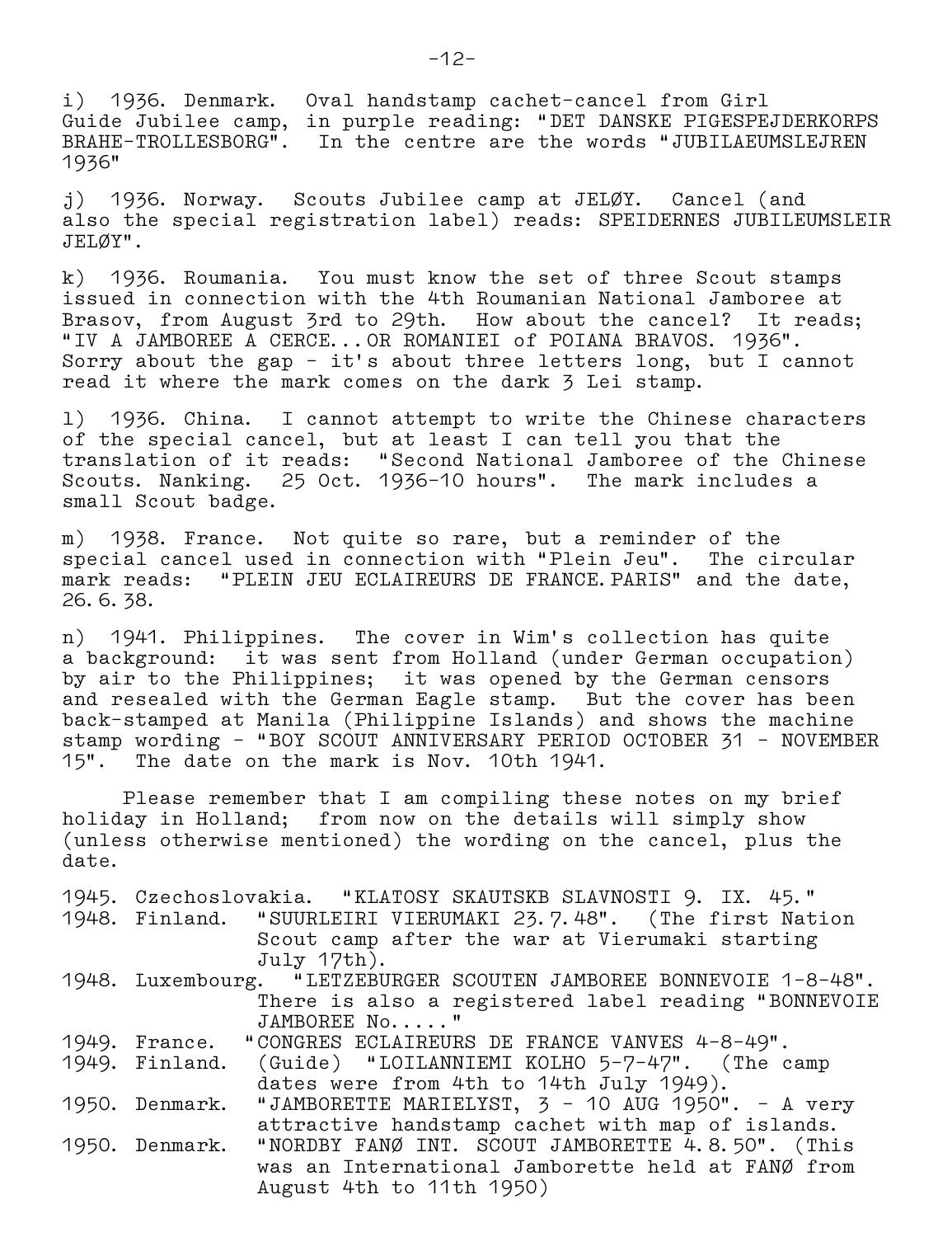| 1951 | Denmark.       | (Guide) "ROHDEN PR DAUGAARD PIGESPEJDER LEJREN<br>$3 - 7 - 51$ ".                                                                                                                                                                                                                                                                                                   |
|------|----------------|---------------------------------------------------------------------------------------------------------------------------------------------------------------------------------------------------------------------------------------------------------------------------------------------------------------------------------------------------------------------|
|      | 1952 Pakistan. | Have you seen the cachet reading "SCOUTING FOR                                                                                                                                                                                                                                                                                                                      |
|      |                | A BETTER TOMORROW AND A STRONGER PAKISTAN"?<br>1953 Finland. "TAPIOLAN SUURLEIRI SULKAVA. 18-7-53" - and with<br>registration label for the camp, Number<br>00001!                                                                                                                                                                                                  |
|      |                | 1954 Philippines. H/Q's of the Philippine Scouts: machine<br>slogan cancel reading "FIRST NATIONAL<br>JAMBOREE APRIL 23-30 1954 QUEZON CITY.<br>BOY SCOUTS OF THE PHILIPPINES". (in red).                                                                                                                                                                           |
| 1954 | Ceylon.        | "JAMBOREE CAMP P.O. CEYLON, 19 Nov (?) 1954".<br>(Can anyone supply details please?)                                                                                                                                                                                                                                                                                |
| 1955 | Finland.       | "EKENAS TAMMISAARI 8-7-55". with a special<br>registration label.                                                                                                                                                                                                                                                                                                   |
| 1955 |                | Sweden. You will already know the cancel for "GOTLANDSLAGRET".<br>Apart from the registration labels, there<br>are also special pink labels for letters<br>with contents of a special value. The<br>label is the same size as the registration<br>one: it has a large letter V, the name<br>of the camp and a number - only 5 are<br>known to exist from this camp. |

 At this point I pause whilst Wim reads over my notes and makes a few alterations. Of course you must realise that I have only picked out just one or two items, comparatively speaking, from a very large collection, and I have not mentioned all the many items more commonly seen. Again, I have not made reference to his Mafeking items or his unique Dutch material and his Siam sets complete on cover, the 1918 Czech covers – and so on. When I started to look through, he asked me to fix a value on the whole lot. Of course, I cannot – many covers are unique and others have tremendous interest. But at least I can certainly say "It is the best INTERNATIONAL Scout stamp collection I have seen in recent years."

(We are indebted to both the owner and the collator for this very interesting article. Makes one's mouth water, doesn't it? Editor)

–––––––––––––

# PAGES FROM MY CHIT–CHAT DIARY – Page Nine by Len Bowen

Here we are once again! – a chance for another little chat! What shall we "chew over" this time?

 I like the new series of articles "The Hidden Story" running in our Journal – I sincerely hope that lots of you will make that little effort and send a story to the Editor. I realise we must have serious technical articles in our magazine because it is the Society's mouthpiece – nevertheless I'm sure that most members enjoy a little "lighter" reading at times, so keep the series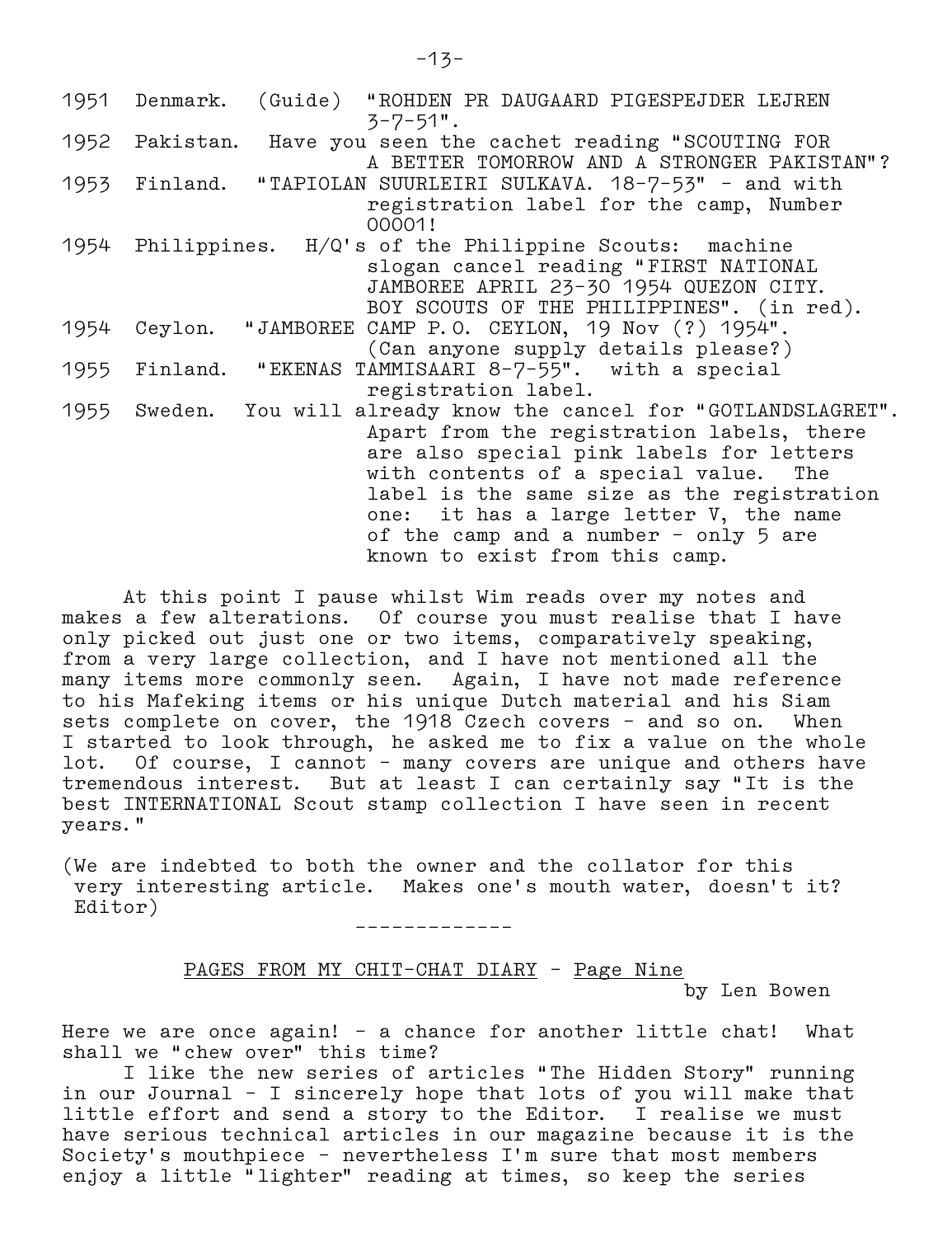going if you can, for our mutual interest.

 Supplies of that set of Scout stamps from Tunis seem to be a long time arriving in this country – I only know of one dealer at the moment who actually has them - at  $5/1d$ . per set others say they are going to get them – but two months has elapsed now! – possibly they may turn out to be a scarce set – you all know the moral!

 I'm sorry folks that I had to be recorded as "absent" at the London S.S.C.C. meeting on 15th October – I would have enjoyed being there with you all. Unfortunately young Peter was chosen by his school teacher to be taken to a musical concert at the Festival Hall, London, on that day, and I had to be at Romford station at 2 p.m. to collect him and take him to a restaurant for a dinner before travelling further – after that it was too late and we were too far away to make the meeting – I wonder if we missed any good swops!

 I would like to support the Editor's appeal for more members to subscribe articles in our Journal – don't be timid – it's not difficult. Just get your albums out and have a run through the pages making a few notes – when you've finished going through, just re–write your notes with a bit of padding to enlarge the volume, and then post it off to the Editor, he will do the rest!

 A little stroke of luck came my way a short while ago at my Club's annual Stamp Exhibition – a dealer at his stand was selling off the 1959 copies of the well–known "J.L." Catalogue of G.B. varieties at  $1/-$  per copy - I soon whipped up a copy as the en larged illustrations of the varieties on the G.B. 1957 Scout stamps will be most useful when cut out and mounted on album pages – a jolly good shillingsworth!

 Well, playmates, I'll have to be on my way now – time is a bit short just now, (I hope the editor hasn't noticed the dateline of the calendar yet!) – au revoir! – will meet you again soon! ––––––––––––

 A very hearty welcome to the following new members whom we hope will find much of interest in their association with the Club:– indicates Junior member.

 278 REV. E.G.CLARKSON, St.Luke's Vicarage, Princess Drive, Liverpool 12. 279 ERIC G.BOWERS, 3 Norfolk Avenue, Heaton Chapel, Stockport, Cheshire. 280 ROBERT MILLER, c/o 53 Meeting Lane, Burton Latimer, near Kettering, Northants. 281 HORACE COX, 13 The Avenue, Watford, Herts. \*282 ANTHONY RUMPH, 13 Holly Drive, Berkhamsted, Herts. \*283 ANDREW DEACON, 107 Gossoms End, Berkhamsted, Herts.

\*284 CHRISTOPHER KING, 11 Peters Place, Northchurch, Berkhamsted, Herts.

 285 TORBJORN LARSSON–FEDDE, Gabriel Lungsgt 33, Farsund, Norway. \*286 A.R.KOOGER, Amstelveenseweg 255, Amsterdam, Z, 11–7 Holland.

287 MISS D.ELLIS, Oberon, Durrant Lane, Bideford, Devon.

288 WILLIAM ANDERSON, 3803 Almeda Drive, Toledo 12, Ohio, U.S.A.